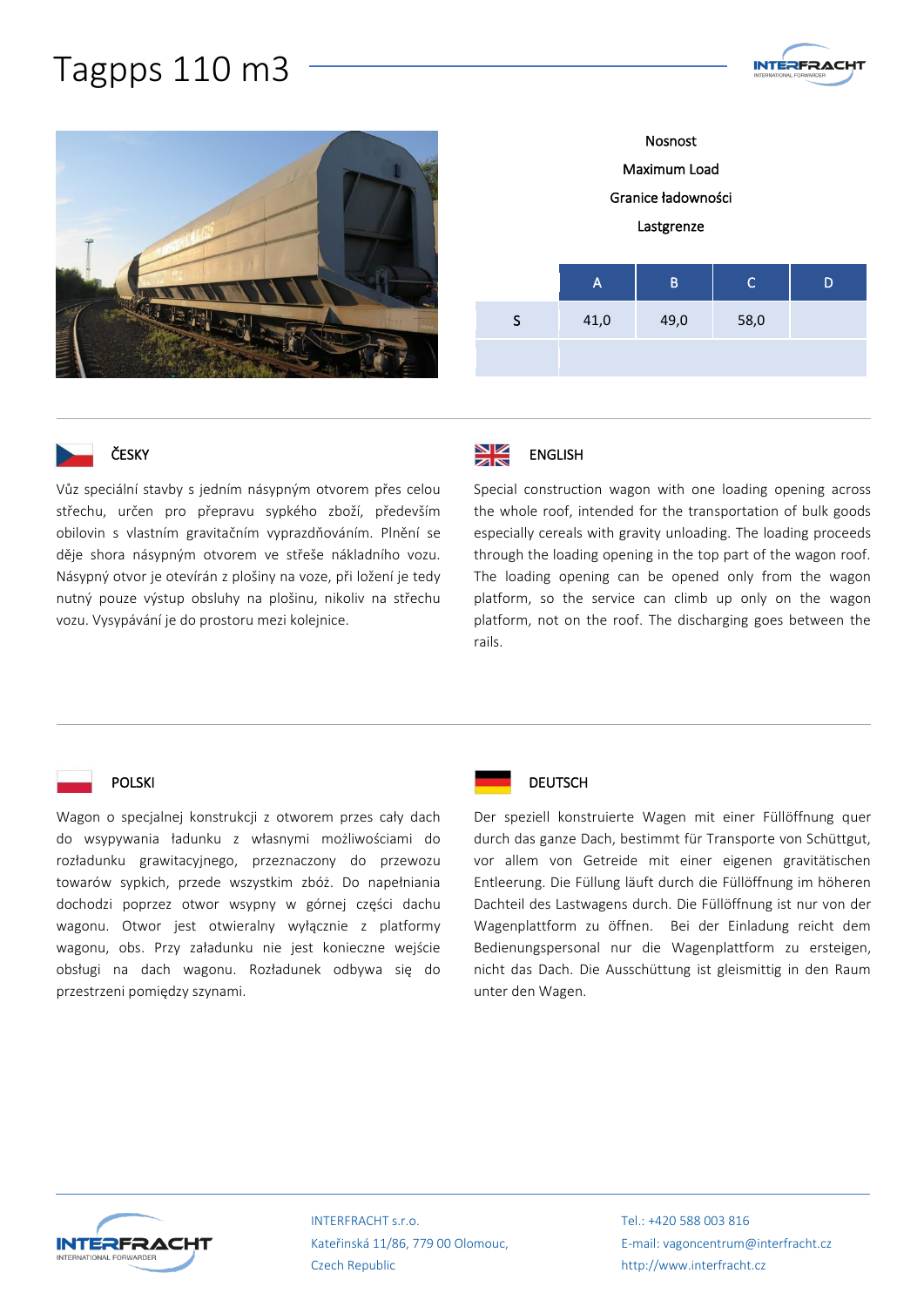# Tagpps 110 m3



#### Technické parametry / Danne techniczne / Technical details / Technische Daten

| Ložný objem / Objętność ładunkowa / Load volume / Laderaum                                                               | $110 \text{ m}^3$  |
|--------------------------------------------------------------------------------------------------------------------------|--------------------|
| Délka přes nárazníky / Długość całkowita / Length over buffers / Länge über Puffer                                       | 18 440 mm          |
| Hmotnost prázdného vozu / Waga własna wagonu / Net weight / Eigengewicht                                                 | Max 22 680 kg      |
| Max. rychlost / Prędkość maksymalna / Max. speed / Höchstgeschwindigkeit                                                 | $100 \text{ km/h}$ |
| Násypný otvor / Zasypny otwor / Loading opening / Beladeöffnung                                                          | 400 x 11 700 mm    |
| <b>Počet výsypných otvorů</b> / Ilość zsypowych otworu / Number of discharge openings / Anzahl des Entladetrichter       | 5                  |
| Výška vozu / Wysokość wagonu / Height of wagon/ Wagenhöhe                                                                | 4 260 mm           |
| Délka pro kolejovou váhu / Length of wagon for rail scale / Länge für eine Schienenwaage / Dlugość dla<br>wagi kolejowej | --- mm             |





INTERFRACHT s.r.o. Kateřinská 11/86, 779 00 Olomouc, Czech Republic

Tel.: +420 588 003 816 E-mail: vagoncentrum@interfracht.cz http://www.interfracht.cz